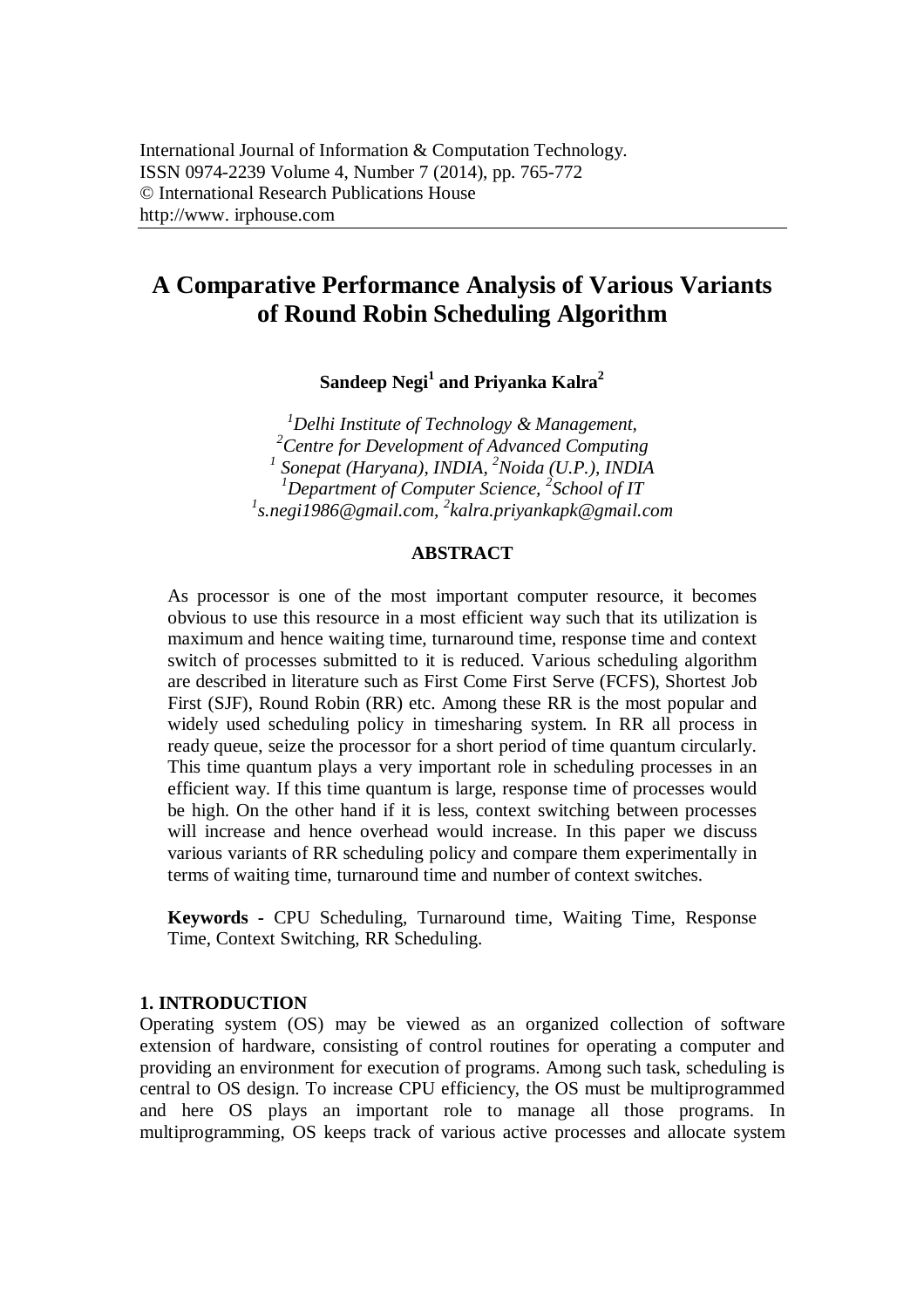resources to them. This is called CPU scheduling. Many scheduling algorithms [10, 11] have been used for CPU scheduling like A) First Come First Serve in which processes present in ready queue are scheduled in the same order in which they come. B) Shortest Job First (SJF) in which a process with the shortest burst time is given the processor first to execute and then the next shortest and so on until the ready queue become empty. This algorithm requires the pre knowledge of the next process burst time. In preemptive SJF the process is preempted if any process with a shorter burst time arrives. C) Fixed Priority Preemptive Scheduling in which the process which has the highest priority is scheduled first, then the process with second largest priority and so on. D) Round Robin Scheduling which assigns a fixed time quantum to each process in equal portions in cyclic order. The processes can execute in their time quantum only and when their time quantum expires the process is preempted from the CPU and placed at the end of ready queue.

Main aim of a scheduling algorithm is to maximize throughput and processor utilization. Several performance parameters [10, 12] have been described in literature such as A) Context Switch: A context switch is a process of storing and restoring context (state) of a preempted process, so that execution can be resumed from same point at a later time. Context switching leads to wastage of time and memory, which in turn increases the overhead of scheduler. B) Processor Utilization: This is a measure of how much busy the processor is. Usually, the goal is to maximize processor utilization. C) Throughput: It is defines as the number of processes completed per unit of time. Throughput is low in round robin scheduling implementation. D) Waiting Time: It is the total time a process has been waiting in ready queue. E) Turnaround Time: The time interval from the time of submission of a process to the time of its completion is called turnaround time. F) Response Time: It is the time from the submission of a request until the first response is produced, that means time when the task is submitted until the first response is received. So the response time should be low for best scheduling.

#### **2. RELATED WORK**

In recent years many CPU scheduling algorithms have been developed. Rami J. Matarneh [1] proposed a method in which the time quantum is chosen based on the median of all the processes present in the ready queue. Time quantum will be equal to median if median is greater than 25 otherwise it will be 25. By using this approach 50% of the remaining processes will be finished in each round. Negi [2] proposed an approach that extends the time quantum of processes which require only a fractional more amount of time to complete than the allocated fixed time quantum. Hiranwal et al. [3] proposed a method in which the processes are arranged in non-decreasing order of their burst time. Now a smart time quantum is used to service the processes. If the processes are odd in number, the time quantum will be equal to the burst time of mid process otherwise average of the burst time is taken. Dawood [4] proposed a method in which time quantum is chosen by summing the max and min burst and then multiplying it by (80) percentage because 80% process of CPU burst should be smaller than time quantum. Noon et al. [5] proposed to take the time quantum equal to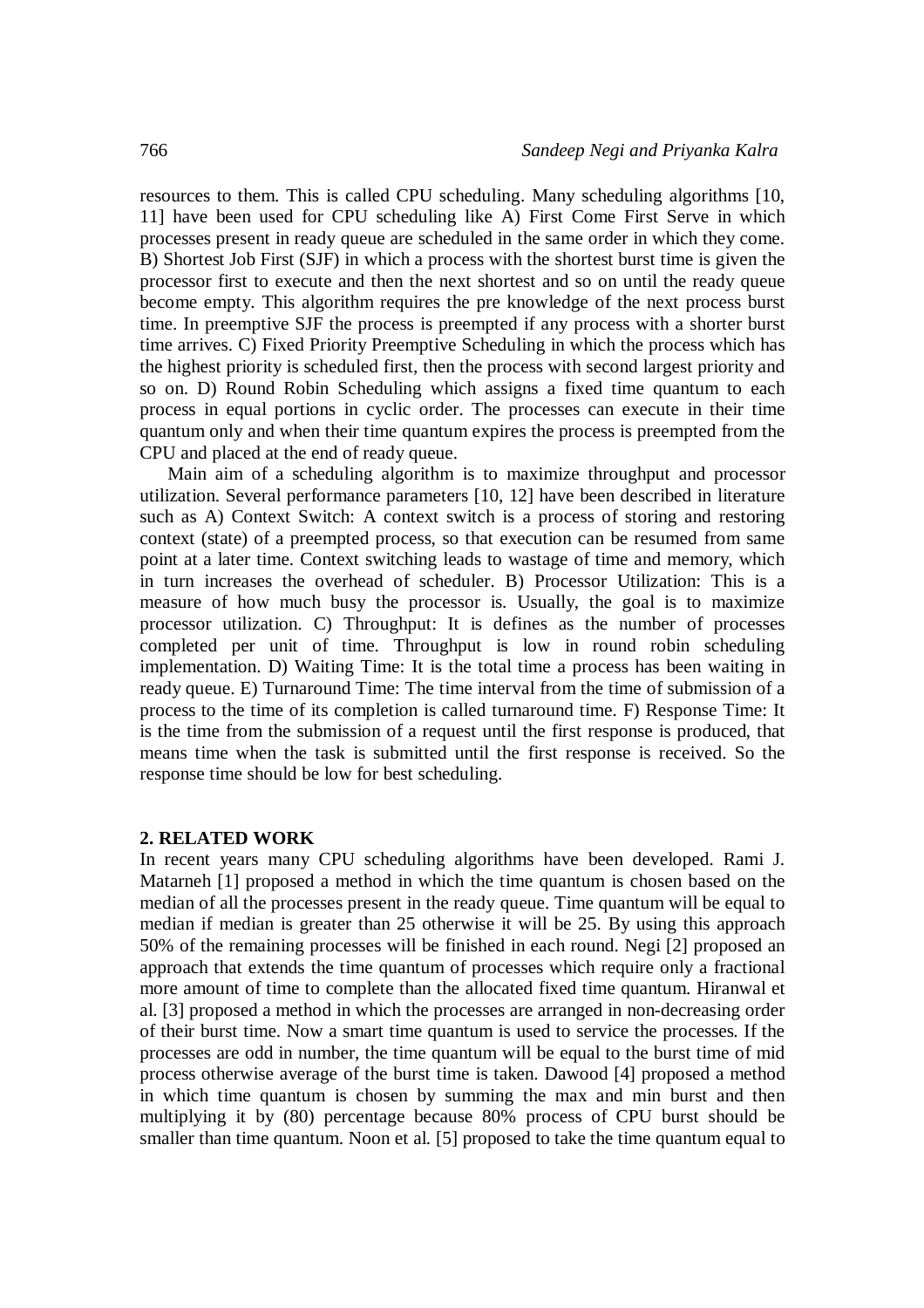burst time of the process if it was the only process in ready queue otherwise the average of the burst time of all the processes in ready queue. Banerjee et al. [6] algorithm adjusts the time quantum dynamically so as to yield better performance. In this algorithm all the processes in ready queue are first sorted according to the burst time and then mid process is found out. The time quantum is now found out to be average of all the processes burst from mid to last. This procedure is then recursively applied by deleting all the process whose remaining burst is 0. Nayak et al. [7] calculated the optimal time quantum by taking the average of highest burst and lowest burst in ready queue. Yaashuwanth et al [8] introduced a term intelligent time slice which was calculated using the formula (range of burst  $*$  total number of processes)/ (priority range \* Total number of priority). A number of other new variants of improved RR have been developed some of which also consider priority as a parameter [9].

#### **3. EXPERIMENTAL ANALYSIS**

For evaluating the performance we assume that the environment where all the experiments are performed is a single processor and the burst time for all processes is known prior to submitting of process to the scheduler. Moreover all the processes have equal priority.

#### **a. Case Study I**

To evaluate the performance of different algorithms, we assume that there are 5 processes in ready queue with arrival and burst time as shown in table 1.

|    | <b>Process   Arrival Time   Burst Time  </b> |    |
|----|----------------------------------------------|----|
|    |                                              |    |
| P2 |                                              | 12 |
| P3 |                                              |    |
| 94 |                                              |    |
|    |                                              |    |

**Table 1:** Processes specification for case study I



**Fig1:** Gantt chart for RR in Table1



**Fig2:** Gantt chart for Adaptive RR in Table1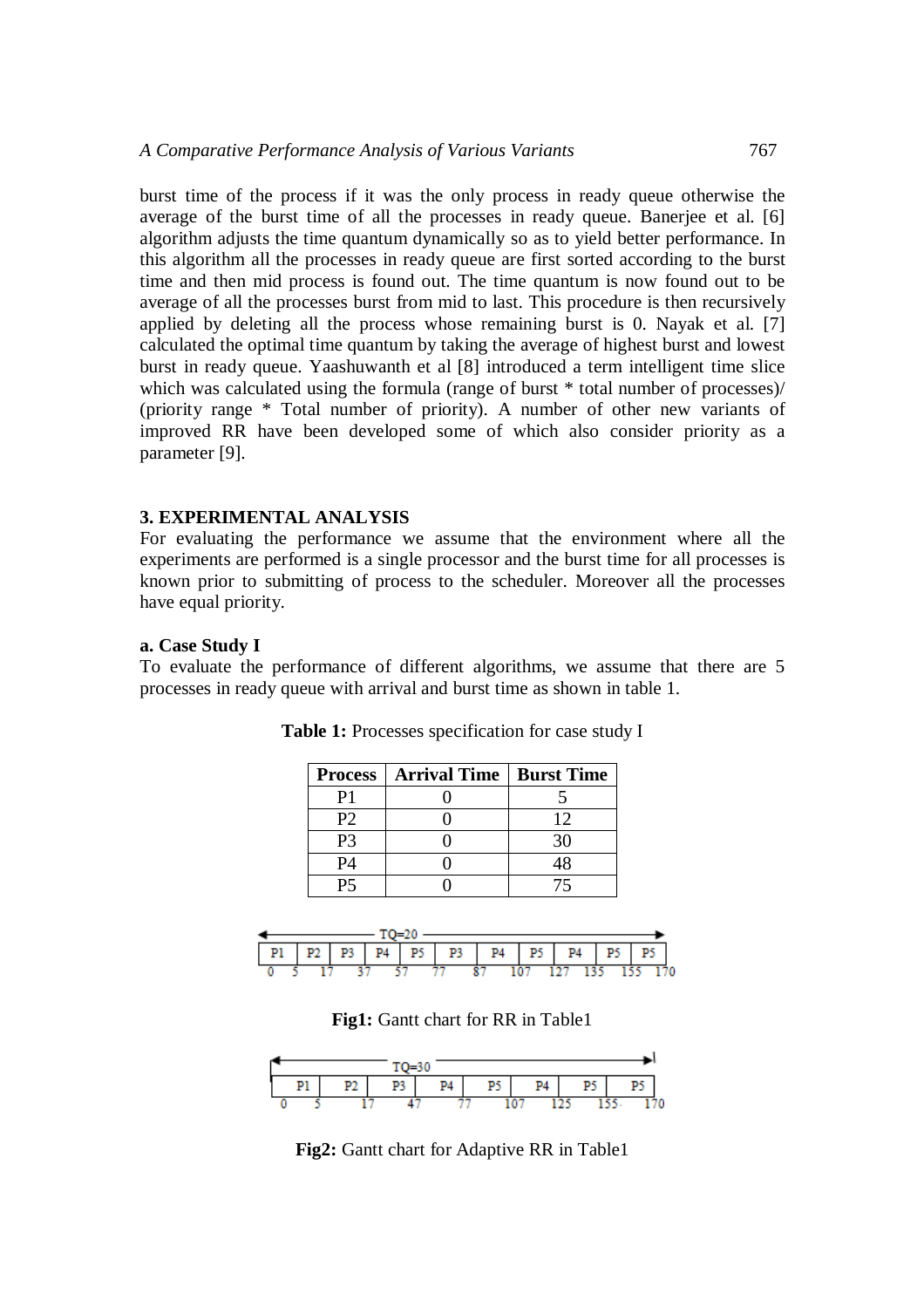

**Fig3:** Gantt chart for MARR in Table1

| u |  |  | DИ | יט |  | D | т. |  |  |  |
|---|--|--|----|----|--|---|----|--|--|--|
|   |  |  |    |    |  |   |    |  |  |  |

**Fig 4:** Gantt chart for SARR in Table1

| L |  |  |  |  |  |
|---|--|--|--|--|--|
|   |  |  |  |  |  |

Fig 5: Gantt chart for AQMMRR in Table1

### **b. Case Study II**

We assume that there are 5 processes in arrival and ready queue with burst time as shown in table 2.

**Table2:** Processes specification for case study II

| <b>Process</b> | Arrival Time   Burst Time |    |
|----------------|---------------------------|----|
| P1             |                           |    |
| P <sub>2</sub> |                           | 19 |
| P <sub>3</sub> |                           |    |
| P <sub>4</sub> |                           | 54 |
|                |                           |    |



**Fig 6:** Gantt chart for RR in Table 2

| $-1$    |  |    |    |    |    |    |    |    |  |
|---------|--|----|----|----|----|----|----|----|--|
| Pl<br>ı |  | מס | P3 | P4 | P5 | P4 | p٠ | P. |  |
|         |  |    |    |    |    |    |    |    |  |

**Fig 7:** Gantt chart for Adaptive RR in Table 2



**Fig 8:** Gantt chart for MARR in Table 2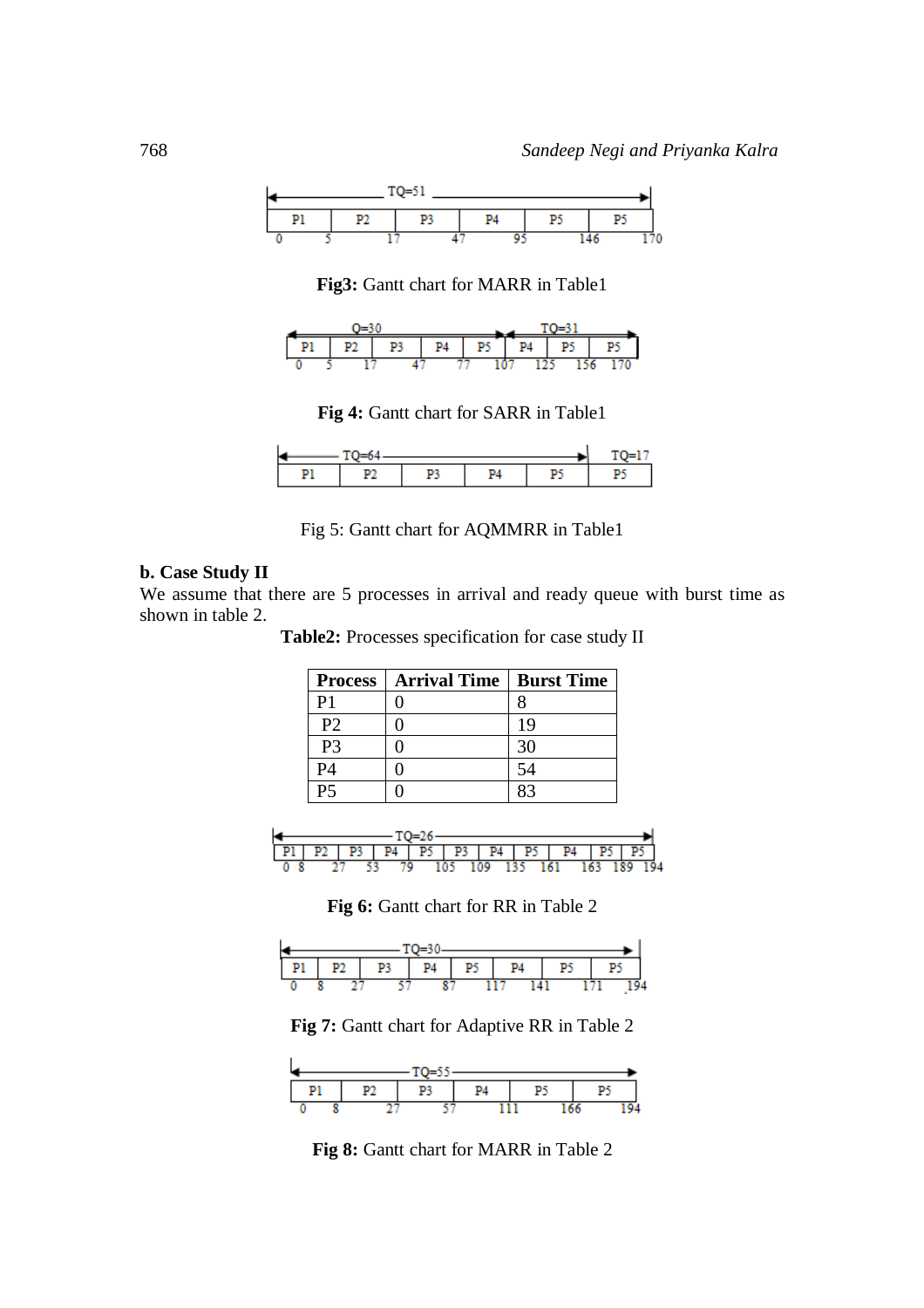|    |  |    |    |    |    | $-LT$ O=38 |    |    |  |
|----|--|----|----|----|----|------------|----|----|--|
| P1 |  | P2 | P3 | P4 | P٢ | P4         | P۶ | P۶ |  |
|    |  |    |    |    |    |            |    |    |  |

bGantt chart for SARR in Table 2

|  | $TO=72$ |  | $1 - 1^{\circ}$ |
|--|---------|--|-----------------|
|  |         |  | P5              |
|  |         |  |                 |

**Fig 10:** Gantt chart for AQMMRR in Table 2

#### **4. COMPARISON OF RESULTS**

Performance of four selected problems from the literature has been compared by considering average waiting time, average turnaround time, and number of context switches. Table 3 and Table 4 show the result obtained and Figure 11 and Figure 12 show the performance comparison for case study I and case study II respectively.

| <b>Algorithm</b>  | <b>Time</b> | Average             | Average                | <b>Context</b> |
|-------------------|-------------|---------------------|------------------------|----------------|
|                   | Quantum     | <b>Waiting Time</b> | <b>Turnaround Time</b> | <b>Switch</b>  |
| <b>RR</b>         |             | 50.8                | 82.8                   |                |
| Adaptive RR [3]   | 30          | 41.2                | 72.8                   |                |
| MARR[6]           |             | 32.8                | 66.8                   |                |
| SARR[1]           | 30, 31      | 38.8                | 72.8                   |                |
| <b>AQMMRR [4]</b> | 64, 17      | 32.8                | 66.8                   |                |

**Table: 3** Computational Result of case study I



**Fig 11:** Performance Comparison for case study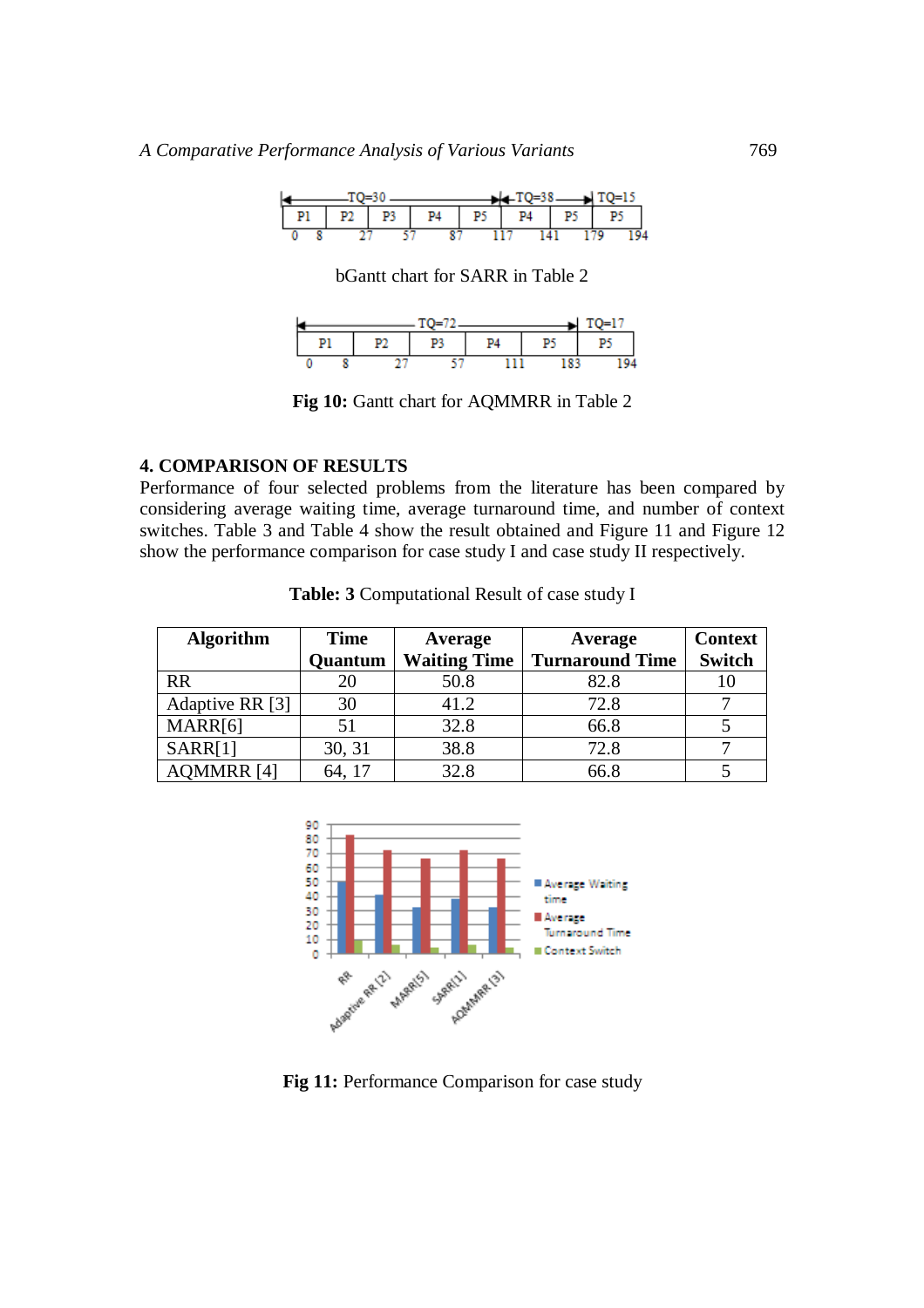| <b>Algorithm</b>  | <b>Time</b>    | Average             | Average                | <b>Context</b> |
|-------------------|----------------|---------------------|------------------------|----------------|
|                   | <b>Quantum</b> | <b>Waiting Time</b> | <b>Turnaround Time</b> | <b>Switch</b>  |
| <b>RR</b>         | 26             | 110.4               | 149.2                  | 10             |
| Adaptive RR [3]   | 30             | 46.8                | 85.4                   |                |
| MARR[6]           | 55             | 40.6                | 79.6                   |                |
| SARR[1]           | 30, 38, 25     | 46.6                | 85.4                   |                |
| <b>AQMMRR [4]</b> | 72, 17         | 40.6                | 49.4                   |                |
|                   |                |                     |                        |                |





**Fig12:** Performance Comparison for case study II

# **5. CONCLUSION**

Time quantum plays a very important role in RR scheduling. Several times the question arise what should be the optimal time quantum of RR scheduling. In this paper a comparative study of RR algorithm with some other proposed algorithm is made. From the experimental results we found that all the proposed algorithms [1, 3, 4, 6] perform better than the simple RR scheduling algorithm in terms of performance metrics such as average waiting time, average turnaround time and number of context switches.

# **6. REFERENCES**

- [1] Matarneh Rami J., "Self adjustment time quantum in round robin algorithm depending on burst time of the now running process", Department of Management Information Systems, American Journal of Applied Sciences 6 (10): 1831-1837, 2009, ISSN 1546-9239.
- [2] Negi Sandeep, "An Improved Round Robin Approach using dynamic time quantum for improving average waiting time", International Journal of Computer Applications: Vol. 69 No 14, 2013.